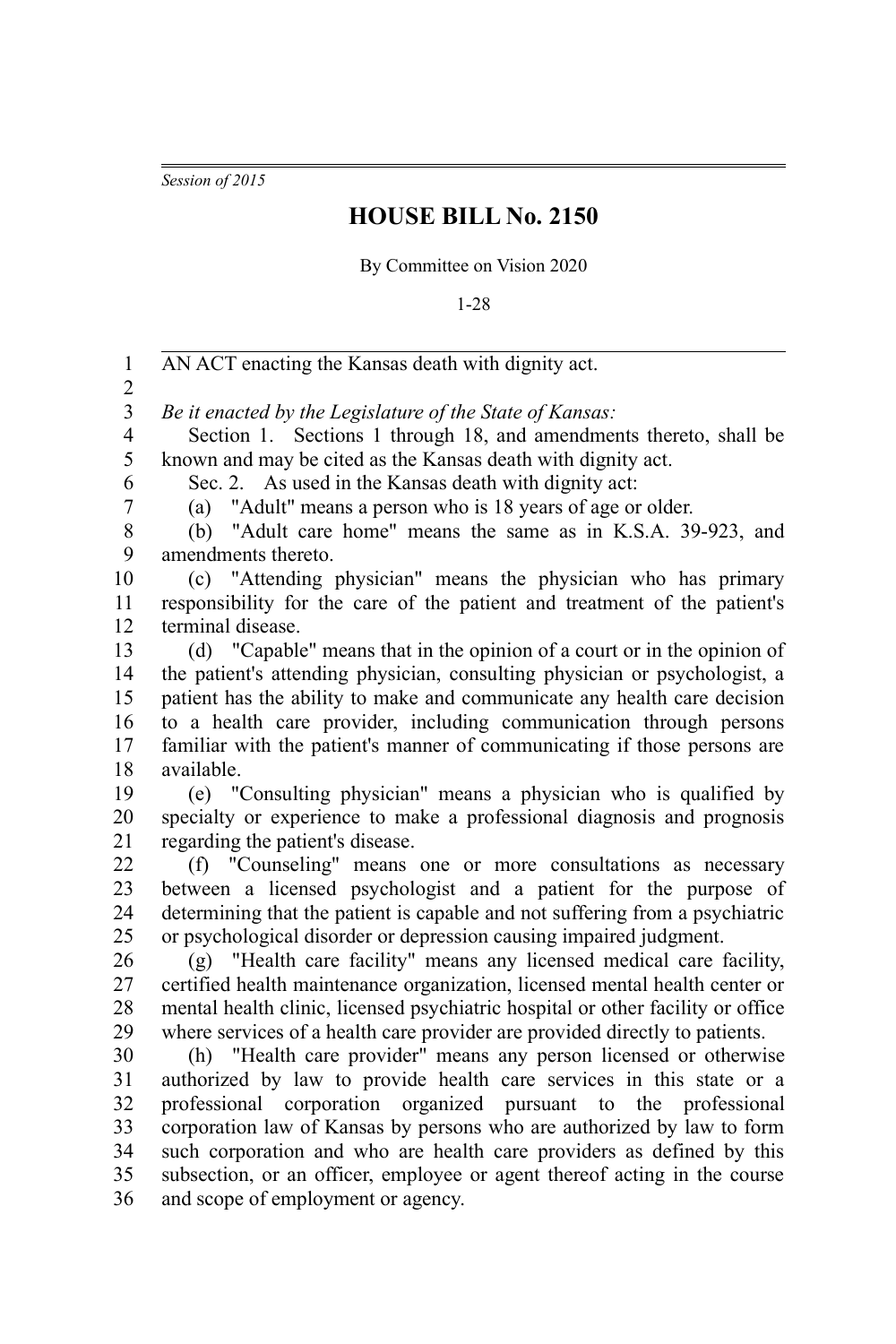(i) "Informed decision" means a decision by a qualified patient, to request and obtain a prescription to end such qualified patient's life in a humane and dignified manner, that is based on an appreciation of the relevant facts and after being fully informed by the attending physician of the: 1 2 3 4 5

- (1) Patient's medical diagnosis; 6
	- (2) patient's prognosis;

(3) potential risks associated with taking the medication to be prescribed; 8 9 10

(4) probable result of taking the medication to be prescribed; and

(5) any feasible alternative, including, but not limited to, hospice care and pain control. 11 12

(j) "Medically confirmed" means the medical opinion of the attending physician has been confirmed by a consulting physician who has examined the patient and the patient's relevant medical records. 13 14 15

16

7

(k) "Patient" means a person who is under the care of a physician.

(l) "Physician" means a person licensed to practice medicine and surgery in this state. 17 18

(m) "Qualified patient" means a capable adult who is a resident of Kansas and has satisfied the requirements of the Kansas death with dignity act in order to obtain a prescription for medication to end such patient's life in a humane and dignified manner. 19 20 21 22

(n) "Terminal disease" means an incurable and irreversible disease that has been medically confirmed and will, within reasonable medical judgment, produce death within six months. 23 24 25

Sec. 3. (a) An adult who is capable, is a resident of Kansas and has been determined by such adult's attending physician and consulting physician to be suffering from a terminal disease, and who has voluntarily expressed such adult's wish to die, may make a written request for medication for the purpose of ending such adult's life in a humane and dignified manner in accordance with the provisions of the Kansas death with dignity act. 26 27 28 29 30 31 32

(b) No person shall qualify under the provisions of the Kansas death with dignity act solely because of age or disability. 33 34

Sec. 4. (a) A valid request for medication under the Kansas death with dignity act shall be in substantially the form described in section 18, and amendments thereto, signed and dated by the patient and witnessed by at least two persons who, in the presence of the patient, attest that to the best of their knowledge and belief such patient is capable, acting voluntarily and is not being coerced to sign the request. 35 36 37 38 39 40

- 41 42
- (b) One of the witnesses shall be a person who is not:
- (1) A relative of the patient by blood, marriage or adoption;
- (2) a person who, at the time the request is signed, would be entitled 43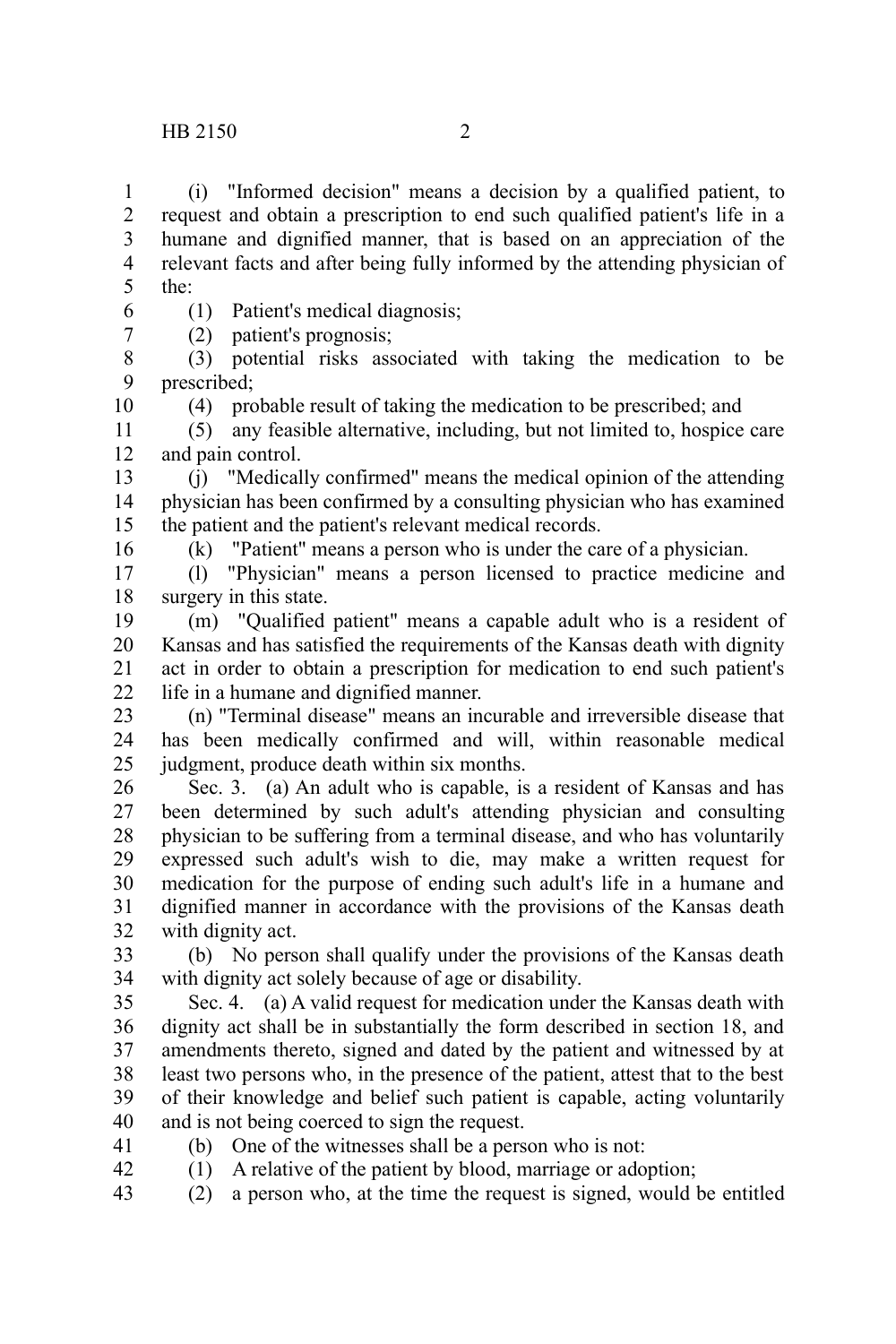to any portion of the estate of the qualified patient upon death under any will or by operation of law; or 1 2

(3) an owner, operator or employee of any health care facility where the qualified patient is receiving medical treatment or is a resident. 3 4

(c) The patient's attending physician at the time the request is signed shall not be a witness. 5 6

(d) If the patient is a patient in an adult care home at the time the written request is made, one of the witnesses shall be an individual designated by such adult care home and having the qualifications established by the Kansas department for aging and disability services through rules and regulations. 7 8 9 10 11

12

19

23

Sec. 5. (a) The attending physician shall:

(1) Make the initial determination of whether a patient has a terminal disease, is capable and has made the request voluntarily; 13 14

(2) request that the patient demonstrate Kansas residency pursuant to section 9, and amendments thereto; 15 16

(3) inform the patient of the following information, to ensure that the patient is making an informed decision: 17 18

(A) The patient's medical diagnosis;

(B) the patient's prognosis; 20

(C) any potential risks associated with taking the medication to be prescribed; 21 22

(D) the probable result of taking the medication to be prescribed; and

(E) any feasible alternative, including, but not limited to, hospice care and pain control; 24 25

(4) Refer the patient to a consulting physician for medical confirmation of the diagnosis and for a determination that the patient is capable and acting voluntarily; 26 27 28

(5) refer the patient for counseling, if appropriate, pursuant to section 6, and amendments thereto; 29 30

31

(6) recommend that the patient notify next of kin;

(7) counsel the patient about the importance of having another person present when the patient takes the medication prescribed pursuant to the Kansas death with dignity act and of not taking the medication in a public place; 32 33 34 35

(8) inform the patient that such patient has an opportunity to rescind the request at any time and in any manner, and offer the patient an opportunity to rescind at the end of the 15-day waiting period pursuant to section 7, and amendments thereto; 36 37 38 39

(9) verify, immediately prior to writing the prescription for medication under the Kansas death with dignity act that the patient is making an informed decision; 40 41 42

(10) fulfill the medical record documentation requirements of section 43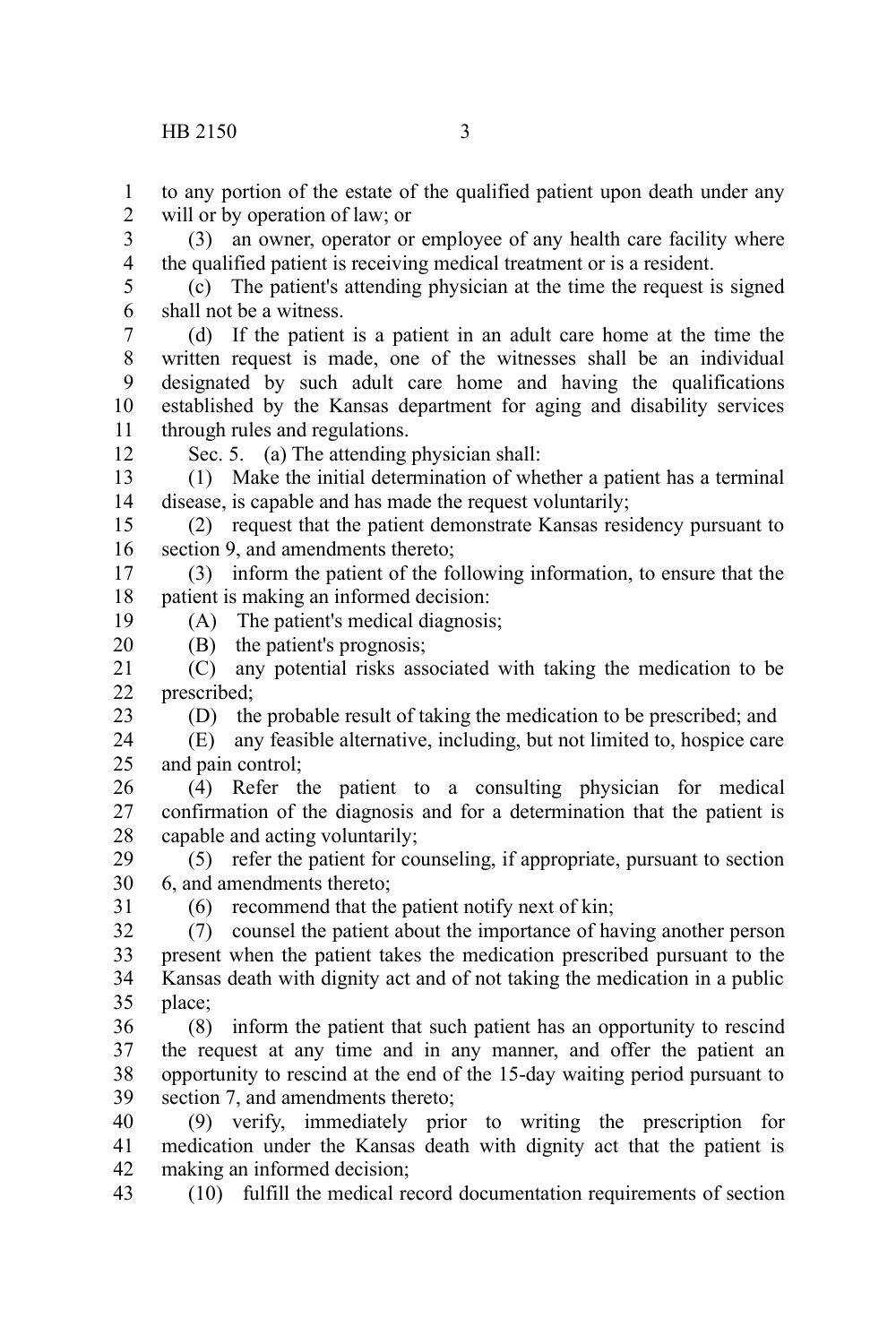8, and amendments thereto; 1

(11) ensure that all appropriate steps are carried out in accordance with the Kansas death with dignity act prior to writing a prescription for medication to enable a qualified patient to end such qualified patient's life in a humane and dignified manner; and 2 3 4 5

6

(12) with the patient's written consent:

(A) Contact a licensed pharmacist and inform such licensed pharmacist of the prescription; and 7 8

(B) deliver the written prescription personally or by mail to the licensed pharmacist, who will dispense the medications to either the patient or an expressly identified agent of the patient. 9 10 11

(b) Notwithstanding any other provision of law, the attending physician may sign the patient's death certificate. 12 13

Sec. 6. (a) Before a patient is qualified under the Kansas death with dignity act, a consulting physician shall examine the patient and such patient's relevant medical records and confirm, in writing, the attending physician's diagnosis that the patient is suffering from a terminal disease and verify that the patient is capable, is acting voluntarily and has made an informed decision. 14 15 16 17 18 19

(b) If, in the opinion of the attending physician or the consulting physician, a patient may be suffering from a psychiatric or psychological disorder or depression causing impaired judgment, either physician shall refer the patient for counseling. No medication to end a patient's life in a humane and dignified manner shall be prescribed until the person performing the counseling determines that the patient is not suffering from a psychiatric or psychological disorder or depression causing impaired judgment. 20 21 22 23 24 25 26 27

(c) No patient shall receive a prescription for medication to end such patient's life in a humane and dignified manner unless such patient has made an informed decision as defined in section 2, and amendments thereto. Immediately prior to writing a prescription for medication under the Kansas death with dignity act, the attending physician shall verify that the patient is making an informed decision. 28 29 30 31 32 33

(d) The attending physician shall recommend that the patient notify the next of kin regarding such patient's request for medication pursuant to the Kansas death with dignity act. A patient who declines or is unable to notify next of kin shall not have such patient's request denied for that reason. 34 35 36 37 38

Sec. 7. (a) In order for a qualified patient to receive a prescription for medication to end such qualified patient's life in a humane and dignified manner, the qualified patient shall have made both an oral and written request, and reiterate the oral request to such qualified patient's attending physician no less than 15 days after making the initial oral request. At the 39 40 41 42 43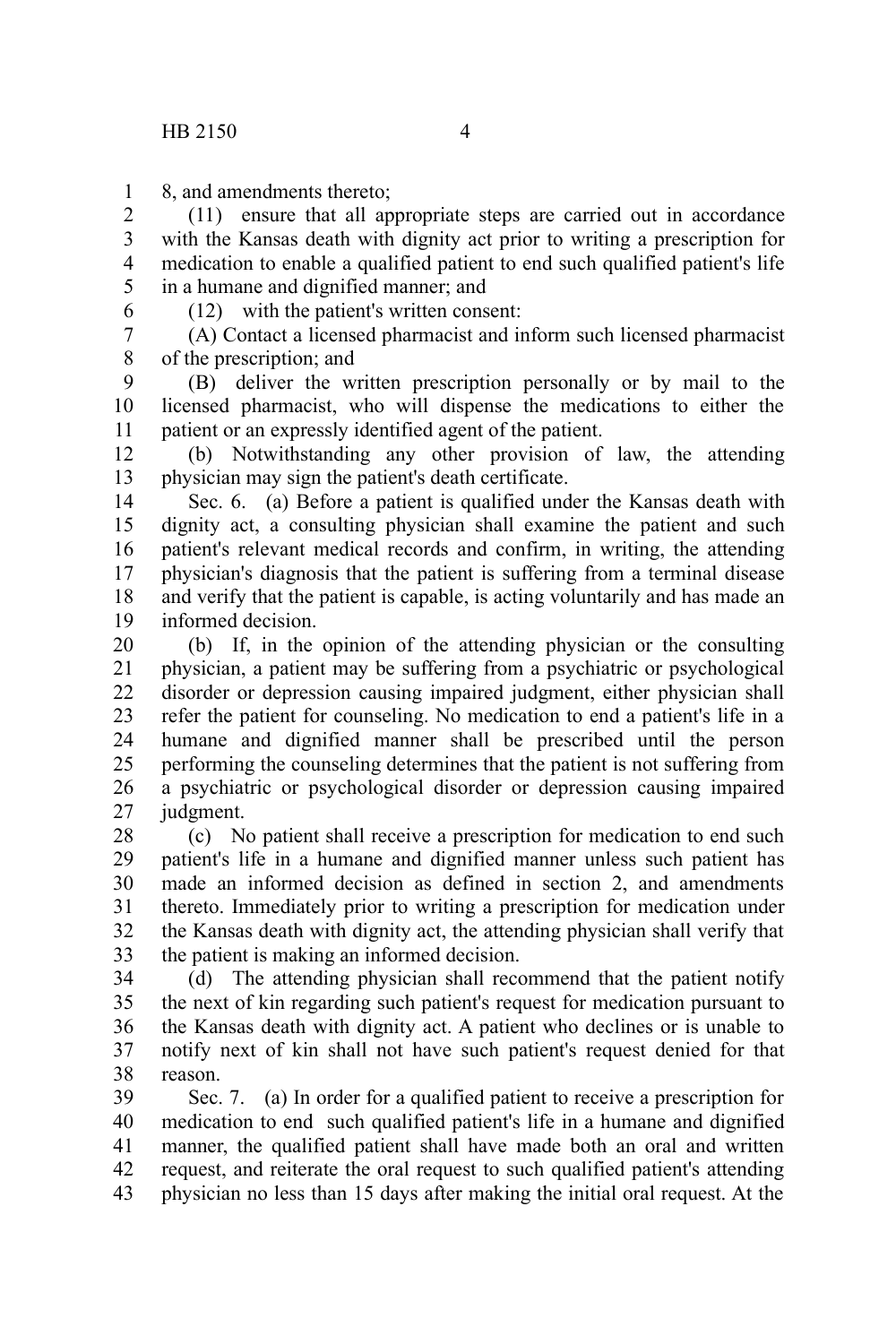time the qualified patient makes such qualified patient's second oral request, the attending physician shall offer the qualified patient an opportunity to rescind the request. 1 2 3

(b) A qualified patient may rescind such qualified patient's request at any time and in any manner without regard to such qualified patient's mental state. No prescription for medication under the Kansas death with dignity act may be written without the attending physician offering the qualified patient an opportunity to rescind the request. 4 5 6 7 8

(c) No less than 15 days shall elapse between the qualified patient's initial oral request and the writing of a prescription under the Kansas death with dignity act. No less than 48 hours shall elapse between the qualified patient's written request and the writing of a prescription under the Kansas death with dignity act. 9 10 11 12 13

Sec. 8. The following shall be documented or filed in the patient's medical record: 14 15

(a) All oral requests by a patient for medication to end such patient's life in a humane and dignified manner; 16 17

(b) all written requests by a patient for medication to end such patient's life in a humane and dignified manner; 18 19

(c) the attending physician's diagnosis and prognosis, determination that the patient is capable, acting voluntarily and has made an informed decision; 20 21 22

(d) the consulting physician's diagnosis and prognosis, and verification that the patient is capable, acting voluntarily and has made an informed decision; 23 24 25

(e) a report of the outcome and determinations made during counseling, if performed; 26 27

(f) the attending physician's offer to the patient to rescind such patient's request at the time of the patient's second oral request pursuant to section 7, and amendments thereto; and 28 29 30

(g) a note by the attending physician indicating that all requirements under the Kansas death with dignity act have been met and indicating the steps taken to carry out the request, including a notation of the medication prescribed. 31 32 33 34

Sec. 9. Only requests made by Kansas residents under the Kansas death with dignity act shall be granted. Factors demonstrating Kansas residency include, but are not limited to: 35 36 37

(a) Possession of a current Kansas driver's license or identification card; 38 39

(b) registration to vote in Kansas; 40

(c) evidence that the person owns or leases property in Kansas; or 41

(d) filing of a Kansas tax return for the most recent tax year. 42

Sec. 10. (a) (1) The Kansas department for health and environment 43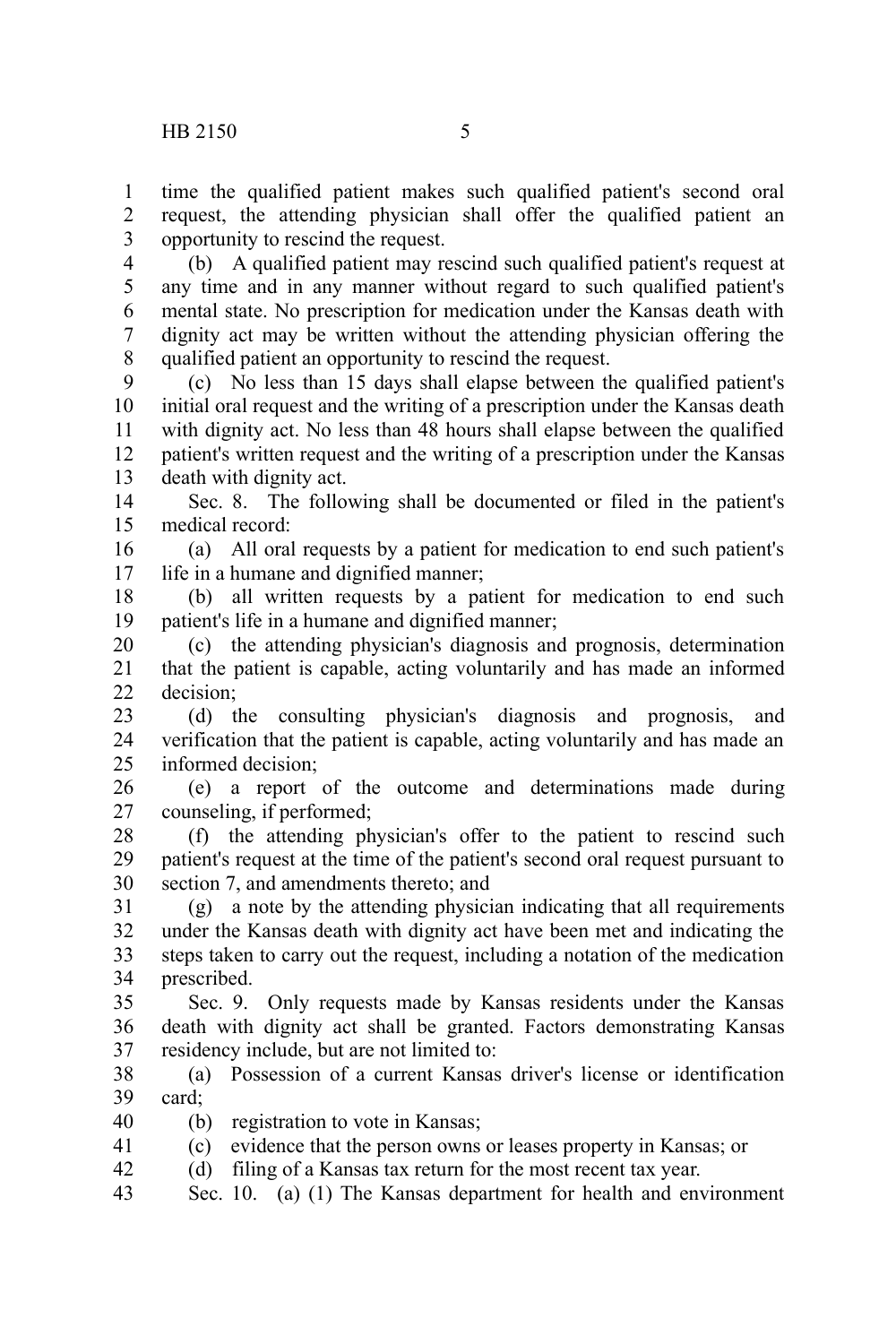shall annually review a sample of records maintained pursuant to the Kansas death with dignity act. 1 2

(2) The department shall require any health care provider upon dispensing medication pursuant to the Kansas death with dignity act to file a copy of the dispensing record with the department. 3 4 5

(b) The department shall adopt rules and regulations to facilitate the collection of information regarding compliance with the Kansas death with dignity act. Except as otherwise required by law, the information collected shall not be a public record and may not be made available for inspection by the public. 6 7 8 9 10

(c) The department shall generate and make available to the public an annual statistical report of information collected under subsection (b). 11 12

Sec. 11. (a) No provision in a contract, will or other agreement, whether written or oral, to the extent the provision would affect whether a person may make or rescind a request for medication to end such person's life in a humane and dignified manner, shall be valid. 13 14 15 16

(b) No obligation owing under any currently existing contract shall be conditioned or affected by the making or rescinding of a request by a person for medication to end such person's life in a humane and dignified manner. 17 18 19 20

Sec. 12. The sale, procurement or issuance of any life, health or accident insurance or annuity policy or the rate charged for any policy shall not be conditioned upon or affected by the making or rescinding of a request by a person for medication to end such person's life in a humane and dignified manner. 21 22 23 24 25

Sec. 13. Nothing in the Kansas death with dignity act shall be construed to authorize a physician or any other person to end a patient's life by lethal injection, mercy killing or active euthanasia. Actions taken in accordance with the Kansas death with dignity act shall not constitute the commission of a crime under the Kansas criminal code, K.S.A. 2014 Supp. 21-5101 et seq., and amendments thereto. 26 27 28 29 30 31

Sec. 14. Except as provided in section 15, and amendments thereto: (a) (1) No person shall be subject to civil or criminal liability or professional disciplinary action for participating in good faith compliance with the provisions of the Kansas death with dignity act, which includes being present when a qualified patient takes the prescribed medication to end such patient's life in a humane and dignified manner. 32 33 34 35 36 37

(2) No professional organization or association, or health care provider may subject a person to censure, discipline, suspension, loss of license, loss of privileges, loss of membership or other penalty for participating or refusing to participate in good faith compliance with the provisions of the Kansas death with dignity act. 38 39 40 41 42

(3) No request by a patient for medication from an attending 43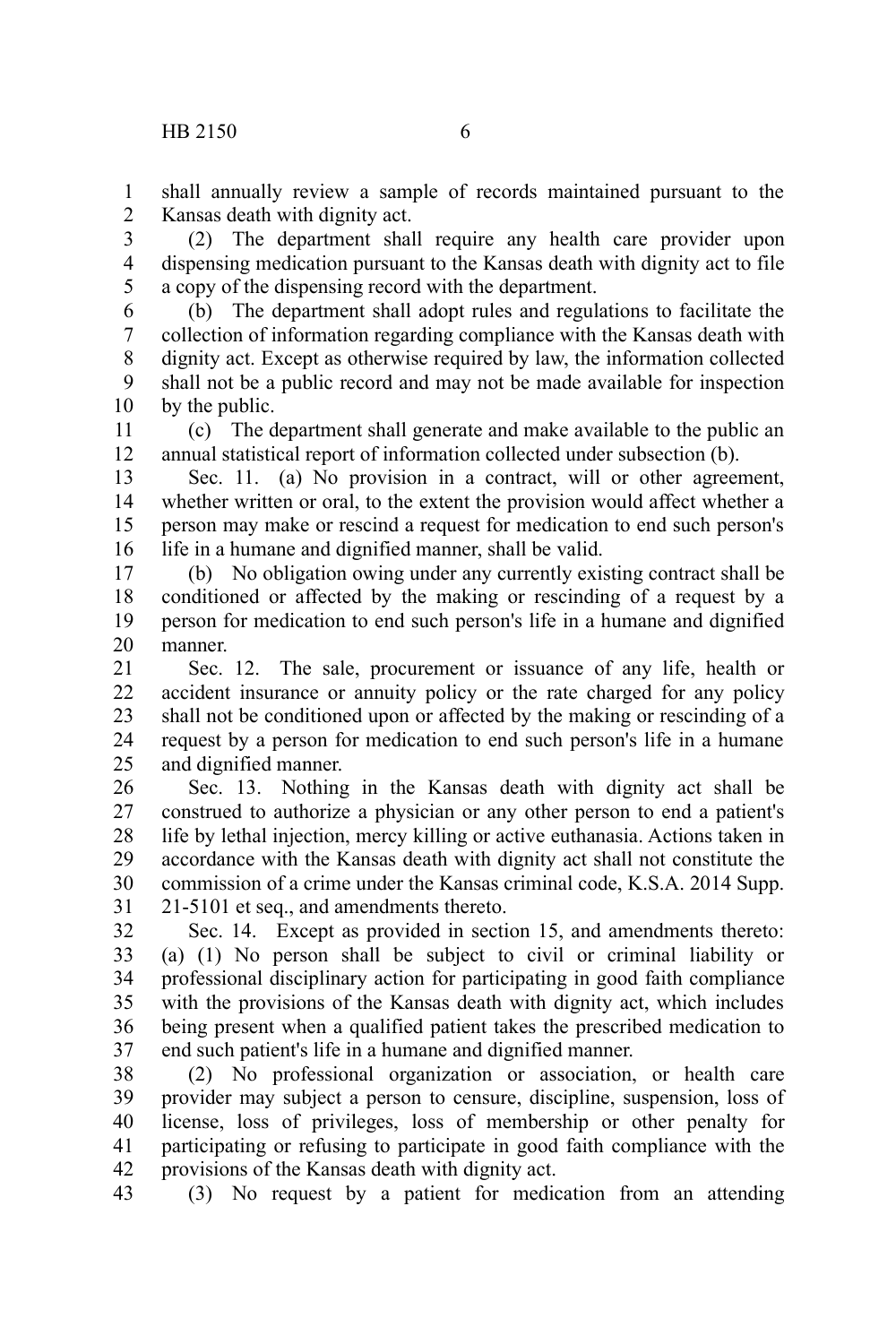physician in good faith compliance with the provisions of the Kansas death with dignity act shall constitute neglect for any purpose of law or provide the sole basis for the appointment of a guardian or conservator. 1 2 3

(4) No health care provider shall be under any duty, whether by contract, by statute or by any other legal requirement to participate in the provision to a qualified patient of medication to end such qualified patient's life in a humane and dignified manner. If a health care provider is unable or unwilling to carry out a patient's request under the Kansas death with dignity act and the patient transfers such patient's care to a new health care provider, the prior health care provider shall transfer, upon request, a copy of the patient's relevant medical records to the new health care provider. 4 5 6 7 8 9 10 11 12

(b) Notwithstanding any other provision of law, a health care provider may prohibit another health care provider from participating under the provisions of the Kansas death with dignity act on the premises of the prohibiting provider if the prohibiting provider has notified the health care provider of the prohibiting provider's policy regarding participating under the Kansas death with dignity act. Nothing in this section prevents a health care provider from providing health care services to a patient that does not constitute participation under the provisions of the Kansas death with dignity act. 13 14 15 16 17 18 19 20 21

(c) Notwithstanding the provisions of subsection (a), a health care provider may subject another health care provider to the sanctions stated in this section if the sanctioning health care provider has notified the sanctioned provider prior to participation under the Kansas death with dignity act that it prohibits participation under the Kansas death with dignity act. Such sanctions may include: 22 23 24 25 26 27

(1) Loss of privileges, loss of membership or other sanction provided pursuant to the medical staff bylaws, policies and procedures of the sanctioning health care provider if the sanctioned provider is a member of the sanctioning provider's medical staff and participates under the provisions of the Kansas death with dignity act while on the premises of the sanctioning health care provider, but not including the private medical office of a physician or other health care provider; 28 29 30 31 32 33 34

(2) termination of lease or other property contract or other nonmonetary remedies provided by lease contract, not including loss or restriction of medical staff privileges or exclusion from a provider panel, if the sanctioned provider participates under the provisions of the Kansas death with dignity act while on the premises of the sanctioning health care provider or on property that is owned by or under the direct control of the sanctioning health care provider; or 35 36 37 38 39 40 41

(3) termination of contract or other non-monetary remedies provided by contract if the sanctioned provider participates under the provisions of 42 43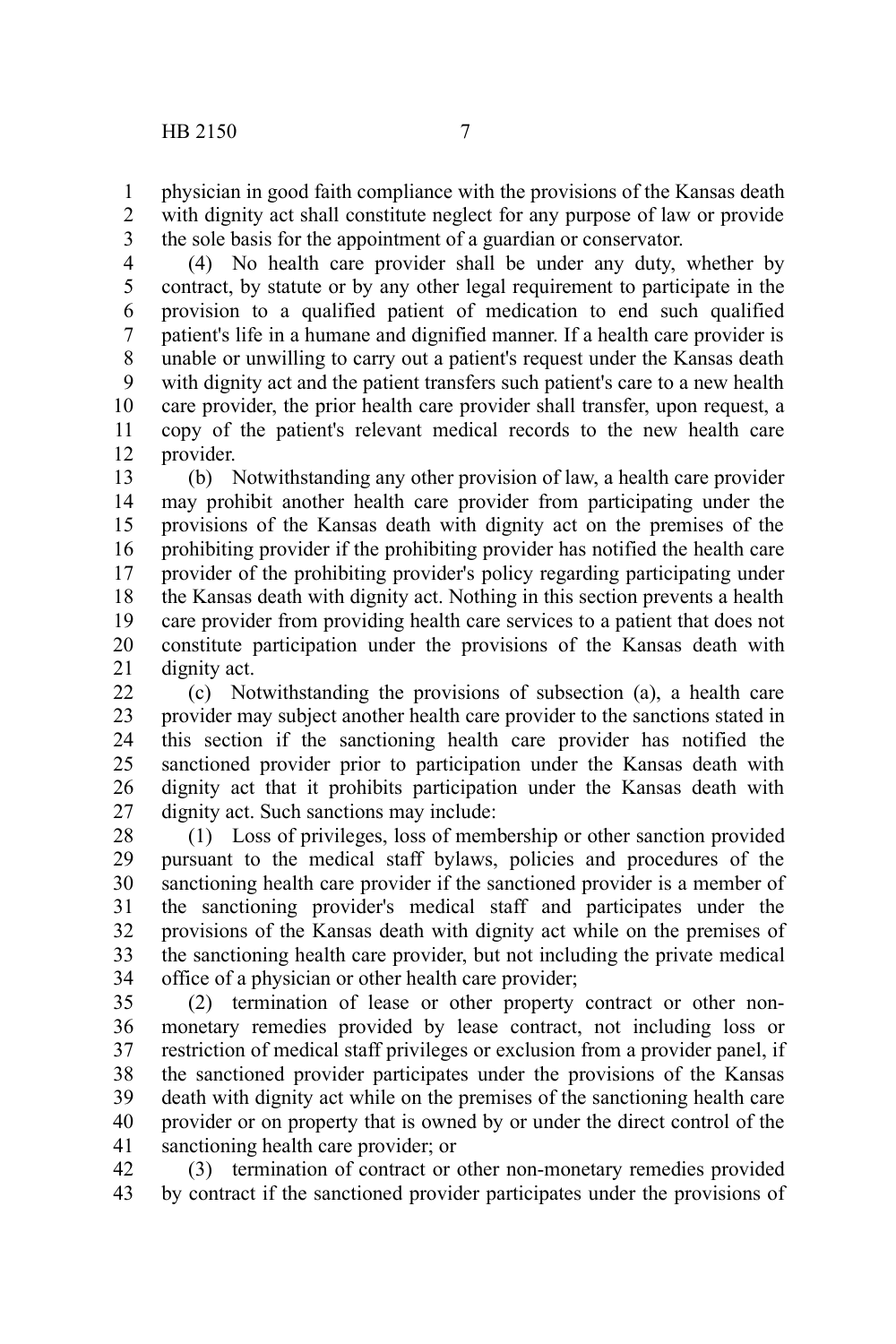the Kansas death with dignity act while acting in the course and scope of the sanctioned provider's capacity as an employee or independent contractor of the sanctioning health care provider. Nothing in this section shall be construed to prevent: 1  $\mathcal{L}$ 3 4

(A) A health care provider from participating under the provisions of the Kansas death with dignity act while acting outside the course and scope of the provider's capacity as an employee or independent contractor; or 5 6 7 8

(B) a patient from contracting with such patient's attending physician and consulting physician to act outside the course and scope of the provider's capacity as an employee or independent contractor of the sanctioning health care provider. 9 10 11 12

(d) A health care provider that imposes sanctions pursuant to subsection (b) must follow all due process and other procedures the sanctioning health care provider may have that are related to the imposition of sanctions on another health care provider. 13 14 15 16

17

(e) For purposes of this section:

(1) "Notify" means a separate statement in writing to the health care provider specifically informing the health care provider prior to the provider's participation under the Kansas death with dignity act of the sanctioning health care provider's policy about participation in activities covered by the Kansas death with dignity act. 18 19 20 21 22

(2) "Participate under the provisions of the Kansas death with dignity act" means to perform the duties of an attending physician pursuant to section 5, and amendments thereto, and the counseling or consulting physician functions pursuant to section 6, and amendments thereto. "Participate under the provisions of the Kansas death with dignity act" does not include: 23 24 25 26 27 28

(A) Making an initial determination that a patient has a terminal disease and informing the patient of the medical prognosis; 29 30

(B) providing information about the Kansas death with dignity act to a patient upon the request of the patient; 31 32

(C) providing a patient, upon the request of the patient, with a referral to another physician; or 33 34

(D) a patient contracting with such patient's attending physician and consulting physician to act outside of the course and scope of the provider's capacity as an employee or independent contractor of the sanctioning health care provider. 35 36 37 38

(f) Any action taken by a health care provider pursuant to the Kansas death with dignity act shall not be the sole basis for a report of unprofessional conduct. No provision of the Kansas death with dignity act shall be construed to allow a lower standard of care for any patient seeking to end such patient's life pursuant to the Kansas death with dignity act. 39 40 41 42 43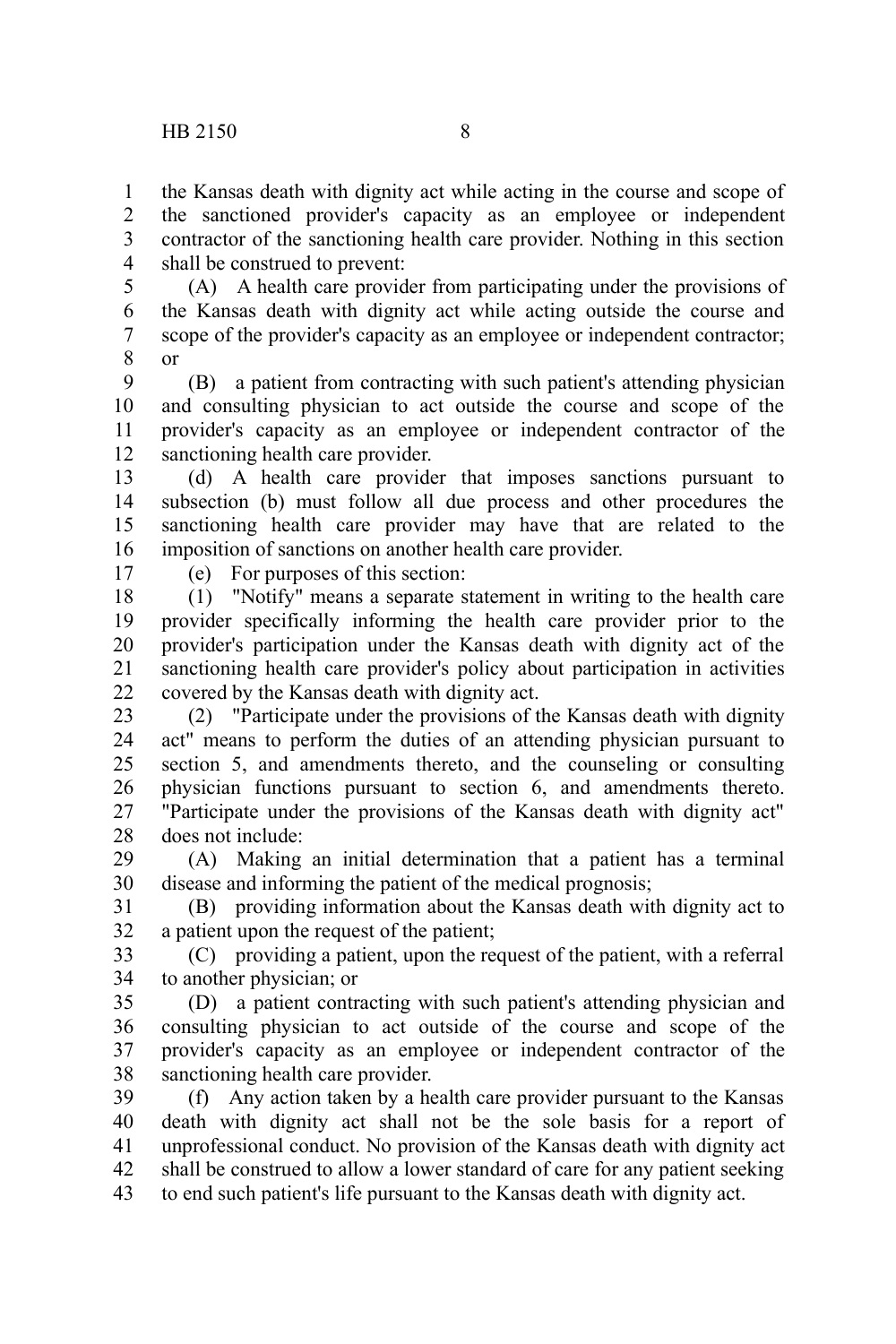5

Sec. 15. (a) Any person who, without authorization of the patient, knowingly alters or forges a request for medication or conceals or destroys a rescission of such request with the intent or effect of causing the patient's death shall be guilty of a severity level 3, person felony. 1 2 3 4

(b) A person who knowingly coerces or exerts undue influence on a patient to request medication for the purpose of ending the patient's life, or

to destroy a rescission of such a request, shall be guilty of a severity level 3, person felony. 6 7 8

(c) Nothing in the Kansas death with dignity act limits further liability for civil damages resulting from other negligent conduct or intentional misconduct by any person. 9 10 11

(d) The penalties in the Kansas death with dignity act do not preclude criminal penalties applicable under other law for conduct which is inconsistent with the provisions of the Kansas death with dignity act. 12 13 14

Sec. 16. Any governmental entity that incurs costs resulting from a person terminating such person's life pursuant to the provisions of the Kansas death with dignity act in a public place shall have a claim against the estate of such person to recover such costs and reasonable attorney fees related to enforcing the claim. 15 16 17 18 19

Sec. 17. Any section of the Kansas death with dignity act being held invalid as to any person or circumstance shall not affect the application of any other section of the Kansas death with dignity act which can be given full effect without the invalid section or application. 20 21 22 23

Sec. 18. A request for medication as authorized by the Kansas death with dignity act shall be in substantially the following form: 24 25

REQUEST FOR MEDICATION TO END MY LIFE IN A HUMANE AND DIGNIFIED MANNER 26 27

I, \_\_\_\_\_\_\_\_\_\_\_\_\_\_\_\_\_\_\_\_\_\_\_\_\_\_\_\_\_\_\_\_\_, am an adult of sound mind. 28 29

I am suffering from which 30

my attending physician has determined is a terminal disease and which has been medically confirmed by a consulting physician. 31 32

I have been fully informed of my diagnosis, prognosis, the nature of medication to be prescribed and potential associated risks, the expected result, and the feasible alternatives, including comfort care, hospice care and pain control. 33 34 35 36

I request that my attending physician prescribe medication that will end my life in a humane and dignified manner. 37 38

INITIAL ONE: 39

I have informed my family of my decision and taken their opinions into consideration. 40 41

- I have decided not to inform my family of my decision. 42
- I have no family to inform of my decision. 43